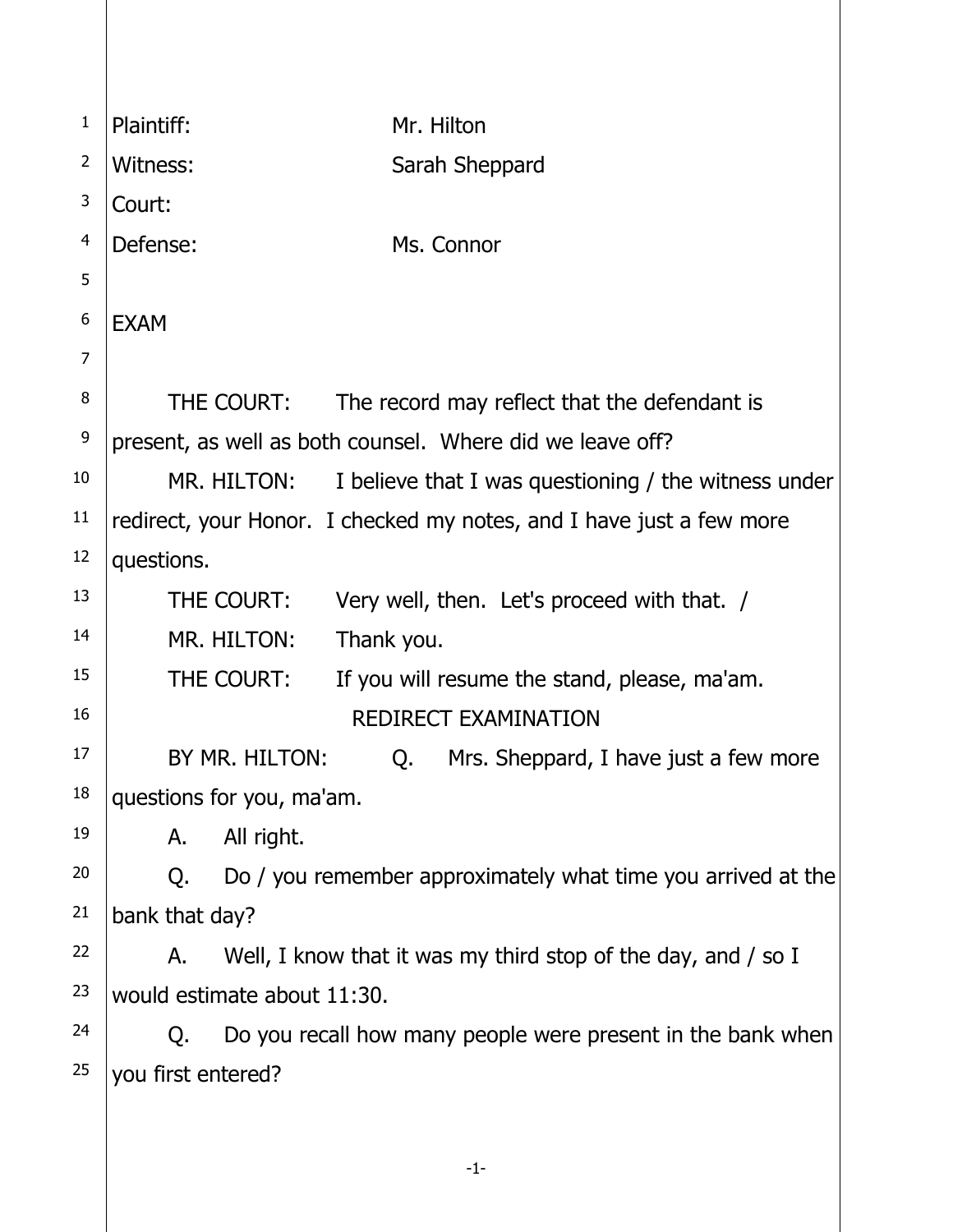| $\mathbf{1}$   | А.                                               | Do you mean / customers or everybody in the bank?               |  |  |  |
|----------------|--------------------------------------------------|-----------------------------------------------------------------|--|--|--|
| $\overline{2}$ | Q.                                               | Just how many people you saw when you walked in.                |  |  |  |
| 3              | А.                                               | Well, as I said before, I remember maybe six / people in the    |  |  |  |
| 4              | lobby area.                                      |                                                                 |  |  |  |
| 5              | Q.                                               | Did you wait in line, or did you approach a teller right away?  |  |  |  |
| 6              | Α.                                               | No. I was in line when the / robbers came in.                   |  |  |  |
| 7              | Q.                                               | Now, did you actually see these men enter the bank, or what     |  |  |  |
| 8              |                                                  | drew your attention to them?                                    |  |  |  |
| 9              | А.                                               | I was standing in line. / I observed the doorway open.          |  |  |  |
| 10             | Q.                                               | Were you facing the entrance door, or did you turn to view the  |  |  |  |
| 11             | door?                                            |                                                                 |  |  |  |
| 12             | А.                                               | No. I was facing in that / direction while I waited in line. It |  |  |  |
| 13             | was a short line, but I was positioned that way. |                                                                 |  |  |  |
| 14             | Q.                                               | Describe what you actually observed when the door / opened.     |  |  |  |
| 15             | А.                                               | I saw the door open, and then approximately four or five        |  |  |  |
| 16             | gentlemen entered immediately.                   |                                                                 |  |  |  |
| 17             | Q.                                               | Were you able to observe all four or five people / at the same  |  |  |  |
| 18             | time?                                            |                                                                 |  |  |  |
| 19             | А.                                               | I first saw the man in front. He was wearing a sports jersey,   |  |  |  |
| 20             |                                                  | and I noticed that right away.                                  |  |  |  |
| 21             | Q.                                               | What color / was the shirt? Do you remember?                    |  |  |  |
| 22             | Α.                                               | I recall that it was black and gray because it was the Raiders. |  |  |  |
| 23             | Q.                                               | Are you remembering colors that you / observed, or are you      |  |  |  |
| 24             | remembering the team logo?                       |                                                                 |  |  |  |
| 25             |                                                  |                                                                 |  |  |  |
|                |                                                  |                                                                 |  |  |  |
|                |                                                  |                                                                 |  |  |  |

-2-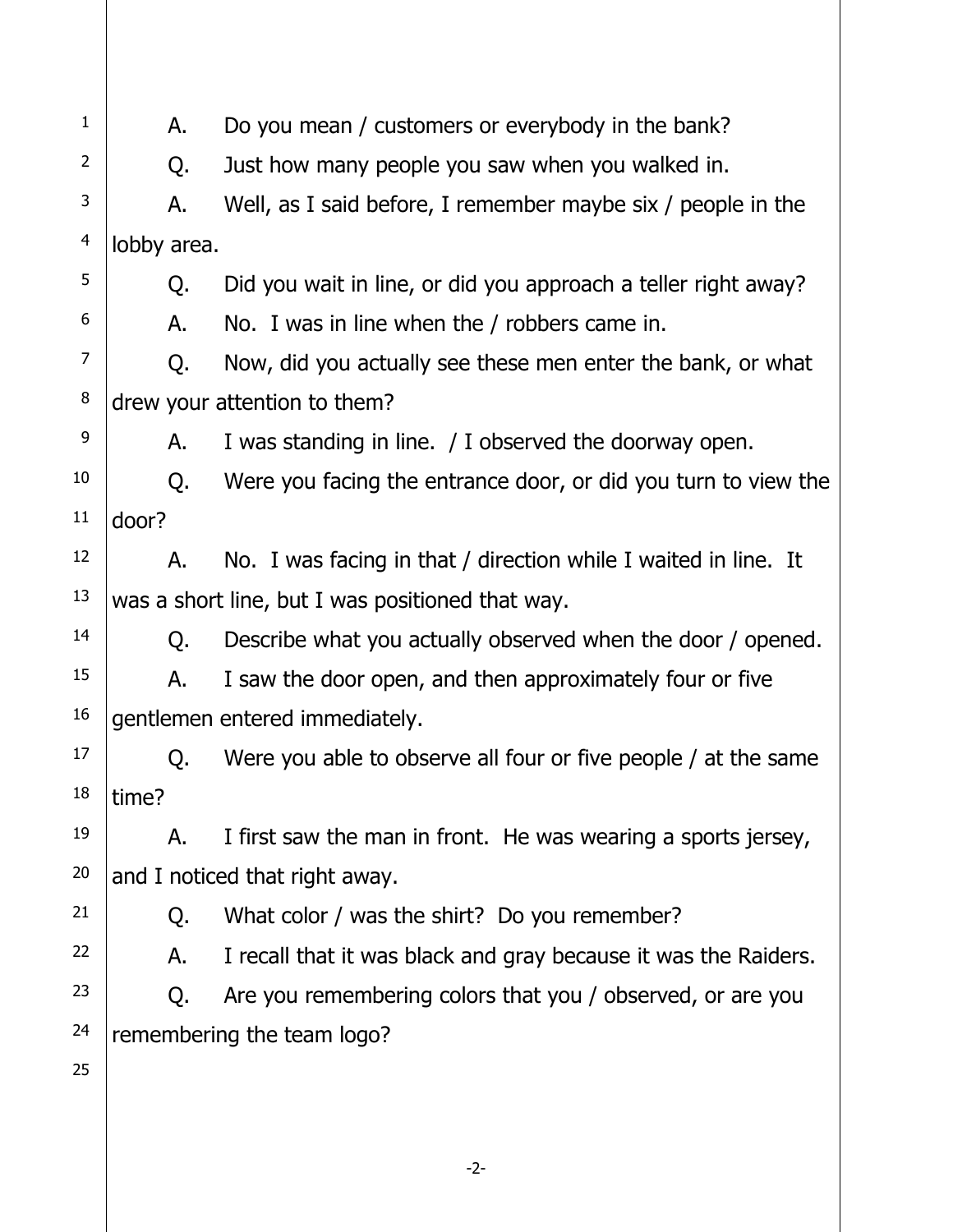1 2 3 4 5 6 7 8 9 10 11 12 13 14 15 16 17 18 19 20 21 22 23 24 25 A. No. It was black and gray. It had a football helmet on the front, and I recognized / it was a football jersey. Q. Okay. Before the lunch recess, we were discussing what attracted your attention to these men. Can you remember why you / first believed that something was wrong? A. Well, they all came in together and just fanned out. The one in front told us all to get / down on the carpet and be quiet. Q. Do you recall any other words that he said? A. Not for sure. I heard other phrases being spoken, / but I don't know for sure who was speaking. Q. Did you hear any bank personnel speaking? A. I don't believe so. I heard a man ask / for the manager, and someone identified the manager, but I don't know who was speaking. MR. HILTON: Thank you, your Honor. Nothing further at this time. THE COURT: All / right. Is there going to be recrossexamination? MS. CONNOR: Thank you, your Honor. First, I would request to mark a diagram if I may. THE COURT: All right. That / will be defense next in order. The clerk advises me that we are at the letter H for identification. Let's continue. RECROSS-EXAMINATION BY MS. CONNOR: Q. Mrs. Sheppard, I represent / the defendant in this matter, Mr. Preston. I also have some questions for you.

-3-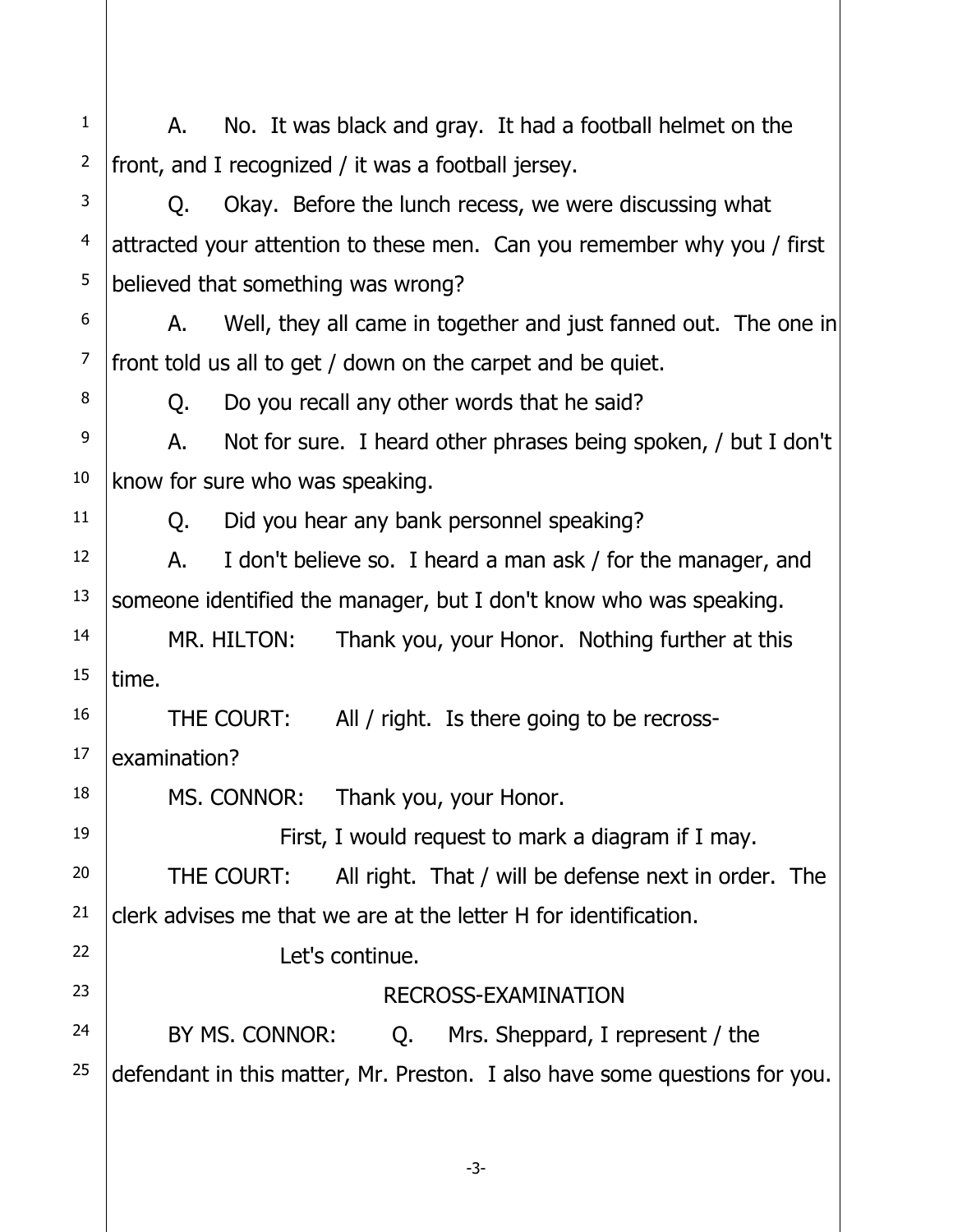| $\mathbf 1$      | А.                         | Okay.                                                                  |  |  |  |
|------------------|----------------------------|------------------------------------------------------------------------|--|--|--|
| $\overline{2}$   | Q.                         | If you don't understand something I ask, just let me / know,           |  |  |  |
| $\mathsf 3$      | and we will go from there. |                                                                        |  |  |  |
| $\overline{4}$   | А.                         | Okay. Thank you.                                                       |  |  |  |
| 5                | Q.                         | Now, you testified that you believe there were four or five            |  |  |  |
| $\boldsymbol{6}$ |                            | people who entered the / bank at approximately the same time; correct? |  |  |  |
| $\overline{7}$   | А.                         | Yes, ma'am.                                                            |  |  |  |
| 8                | Q.                         | You saw a man with a sports jersey on; right?                          |  |  |  |
| 9                | А.                         | They were all wearing those shirts. /                                  |  |  |  |
| 10               |                            |                                                                        |  |  |  |
| 11               |                            |                                                                        |  |  |  |
| 12               |                            |                                                                        |  |  |  |
| 13               |                            |                                                                        |  |  |  |
| 14               |                            |                                                                        |  |  |  |
| 15               |                            |                                                                        |  |  |  |
| 16               |                            |                                                                        |  |  |  |
| 17               |                            |                                                                        |  |  |  |
| 18               |                            |                                                                        |  |  |  |
| 19               |                            |                                                                        |  |  |  |
| 20               |                            |                                                                        |  |  |  |
| 21               |                            |                                                                        |  |  |  |
| 22               |                            |                                                                        |  |  |  |
| 23               |                            |                                                                        |  |  |  |
| 24               |                            |                                                                        |  |  |  |
| 25               |                            |                                                                        |  |  |  |
|                  |                            |                                                                        |  |  |  |
|                  |                            |                                                                        |  |  |  |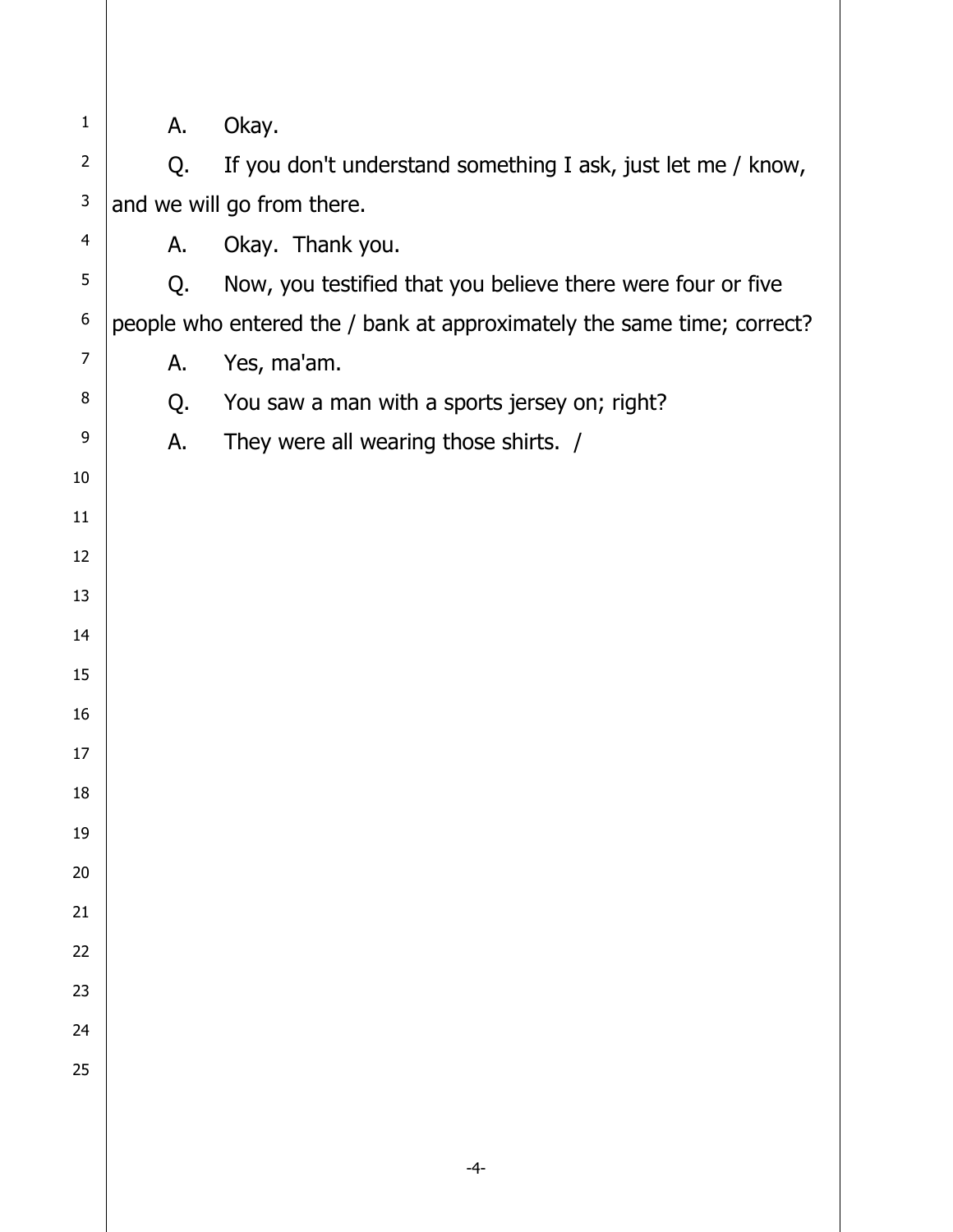1 **BEGIN TYPING** 

| $\overline{2}$ |                                                        |                                                                    |  |
|----------------|--------------------------------------------------------|--------------------------------------------------------------------|--|
| 3              |                                                        | BY MS. CONNOR:<br>Q. Was he wearing any kind of mask or            |  |
| 4              | anything covering his face?                            |                                                                    |  |
| 5              | А.                                                     | Yes, a ski mask.                                                   |  |
| 6              | Q.                                                     | You couldn't fully see his face?                                   |  |
| 7              | А.                                                     | Correct.                                                           |  |
| 8              | Q.                                                     | Who was / the next person you noticed?                             |  |
| 9              | А.                                                     | There was a man closely beside him who was also wearing a          |  |
| 10             |                                                        | jersey, but it was a different logo.                               |  |
| 11             | Q.                                                     | What / team was that? Do you remember?                             |  |
| 12             | А.                                                     | No. I just believe it was a different sports logo.                 |  |
| 13             | Q.                                                     | Now, apparently you told the officers that all the / men were      |  |
| 14             | wearing different football shirts; right?              |                                                                    |  |
| 15             | А.                                                     | The officer asked me about what they were wearing, and that's      |  |
| 16             | what I recalled. They all had on / jeans and t-shirts. |                                                                    |  |
| 17             | Q.                                                     | Did all the people have on masks or something covering their       |  |
| 18             | faces?                                                 |                                                                    |  |
| 19             | Α.                                                     | Yes, I believe so.                                                 |  |
| 20             | Q.                                                     | So you can't identify any one / of them by their facial features;  |  |
| 21             | is that correct?                                       |                                                                    |  |
| 22             | А.                                                     | I didn't see their faces completely all the way, but I did see the |  |
| 23             |                                                        | defendant's eyes / and his mouth when he was taking my money.      |  |
| 24             | Q.                                                     | We will get to that in a minute. I am just asking you now          |  |
| 25             |                                                        | about what / you observed while they were entering the bank.       |  |
|                |                                                        |                                                                    |  |

-5-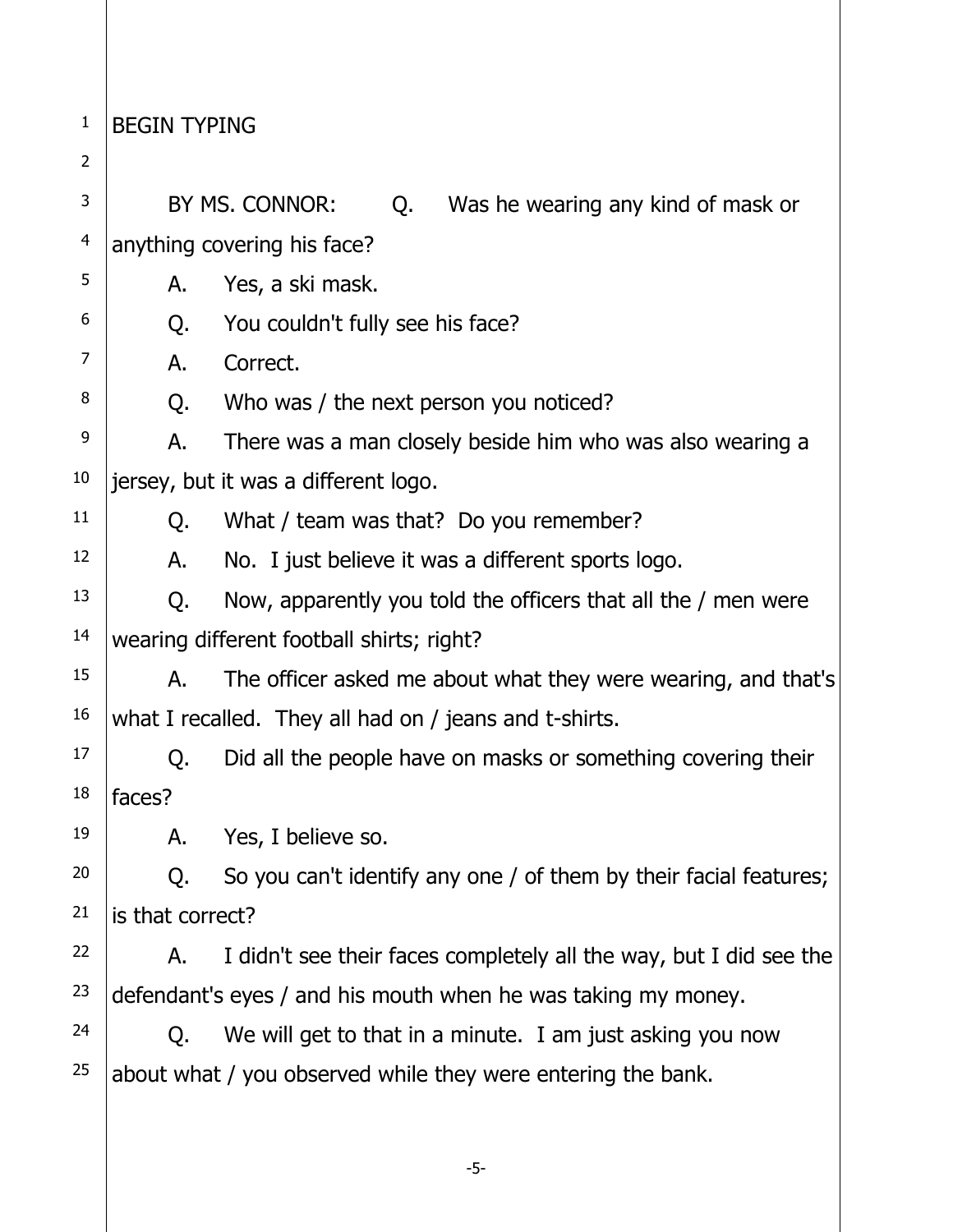1 2 3 4 MR. HILTON: Objection, your Honor. The witness was being responsive to the question. Counsel should allow her to answer / the question. MS. CONNOR: I wasn't cutting the witness off. I was just

6 7 THE COURT: Just a minute. Don't argue in front of the jury. Objection overruled at / this time.

Let's have another question.

9 10 11 BY MS. CONNOR: Q. After the people had entered the bank and began to spread out in the lobby area, what was the / next thing that you thought was unusual?

12 13 14 A. Initially when they entered, it was very clear that it was a robbery. They said to get down / on the ground and be quiet. Most customers don't do that.

15 16 Q. Okay. Did you respond in any way to the request to get down on / the carpet?

A. Absolutely. I got down on my hands and knees.

Q. What happened thereafter, Mrs. Sheppard?

A. The robber walked past me and instructed me to / extend all the way flat on the ground.

Q. Okay. What did he instruct you to -- strike that.

First of all, who is it that you / are testifying about?

A. One of the robbers.

Q. Do you know which person you are actually describing?

24 25

17

18

19

20

21

22

23

5

inquiring --

8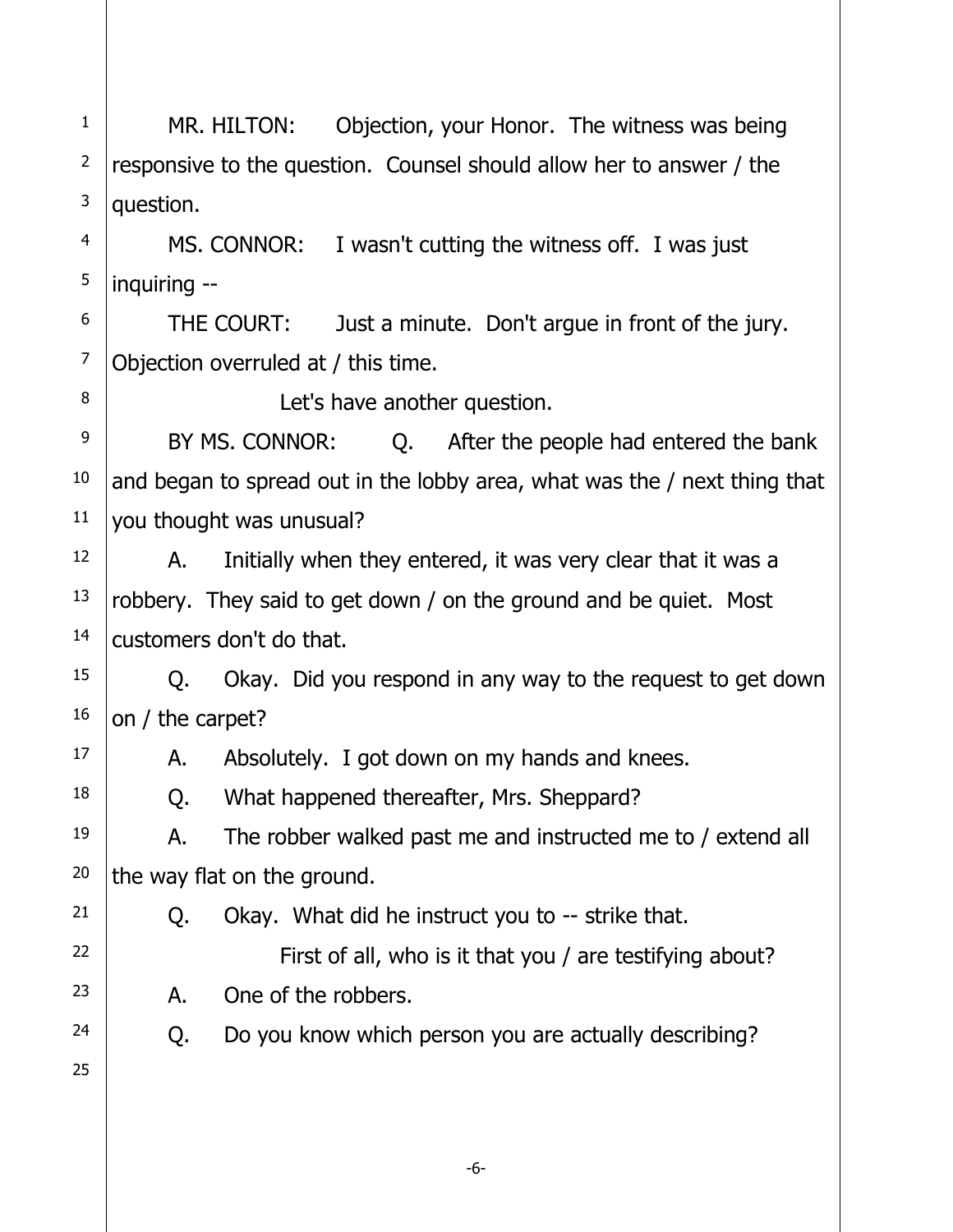| $\mathbf{1}$   | А.                                                          |                                                                  | He was wearing the jeans and the jersey that / had the picture |  |
|----------------|-------------------------------------------------------------|------------------------------------------------------------------|----------------------------------------------------------------|--|
| $\overline{2}$ | of the football on the front.                               |                                                                  |                                                                |  |
| 3              | Q.                                                          | What exactly did he communicate to you?                          |                                                                |  |
| 4              | А.                                                          |                                                                  | Actually, he didn't say anything to me. He just / pushed down  |  |
| 5              |                                                             | on my shoulders to get down.                                     |                                                                |  |
| 6              | Q.                                                          | I thought you testified that he instructed you to extend all the |                                                                |  |
| 7              | way down.                                                   |                                                                  |                                                                |  |
| 8              | А.                                                          |                                                                  | He did, by / touching my shoulders.                            |  |
| 9              | Q.                                                          |                                                                  | There were no words spoken directly to initiate that action;   |  |
| 10             | correct?                                                    |                                                                  |                                                                |  |
| 11             | Α.                                                          |                                                                  | That's right. Nothing verbal.                                  |  |
| 12             | Q.                                                          |                                                                  | What happened subsequent to that?                              |  |
| 13             | А.                                                          |                                                                  | Well, at / approximately --                                    |  |
| 14             |                                                             | THE COURT:                                                       | Excuse me. You need to keep your voice up so                   |  |
| 15             |                                                             |                                                                  | everybody can hear you, ma'am. Do you understand?              |  |
| 16             |                                                             | THE WITNESS:                                                     | Yes, sir. Sorry, but I am / getting over a cold.               |  |
| 17             |                                                             | THE COURT:                                                       | That's perfectly okay. Just try to project as loudly           |  |
| 18             | as you can.                                                 |                                                                  |                                                                |  |
| 19             |                                                             | THE WITNESS:                                                     | All right.                                                     |  |
| 20             |                                                             | MR. HILTON:                                                      | Do you need some water or something / to drink?                |  |
| 21             |                                                             | THE WITNESS:                                                     | No, thank you. I'll just try to be louder answering            |  |
| 22             | questions.                                                  |                                                                  |                                                                |  |
| 23             |                                                             | MR. HILTON:                                                      | Let the judge know if you need a recess.                       |  |
| 24             |                                                             | BY MS. CONNOR:                                                   | You testified previously / that the bank<br>Q.                 |  |
| 25             | manager was brought out to the lobby area; is that correct? |                                                                  |                                                                |  |
|                |                                                             |                                                                  |                                                                |  |

-7-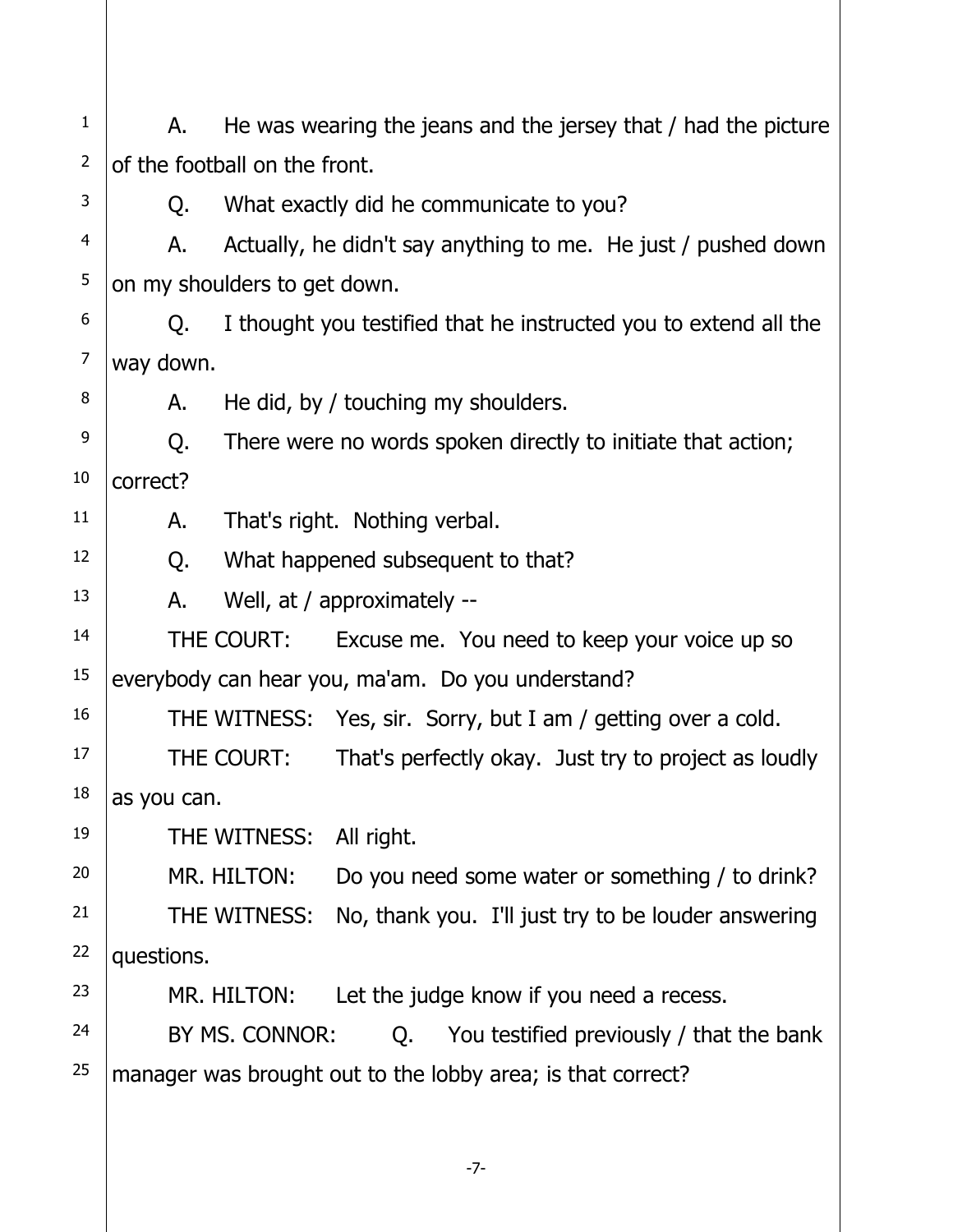1 2 A. Yes. He quickly came into the lobby and started going over / to the safe.

3 4 Q. Was he alone at that time, or was he accompanied by somebody?

5 6 A. He definitely had one of the robbers with him, the / one that had the rifle and the bright green mask.

7 8 Q. Did you hear any conversation between them as they were traveling past you?

9 10 A. No. I / just heard footsteps as they were approaching closer to me.

11 12 Q. Did you look over to observe who was moving in your direction?

13 14 A. I didn't want / to stick my head up to look around. It was obvious who was approaching.

Q. How could you determine that?

16 17 A. I heard them ask for the / manager, and then they were walking quickly around me. So it definitely was the robber.

Q. However, you aren't positive who it was; correct?

19 20 A. No. It / was the manager and the defendant with the green mask.

Q. Did you see the mask at that moment?

MR. HILTON: Objection. Asked and answered.

THE COURT: Okay. I don't / believe that it is clear. So

24 overruled. You may answer the question.

25

15

18

21

22

23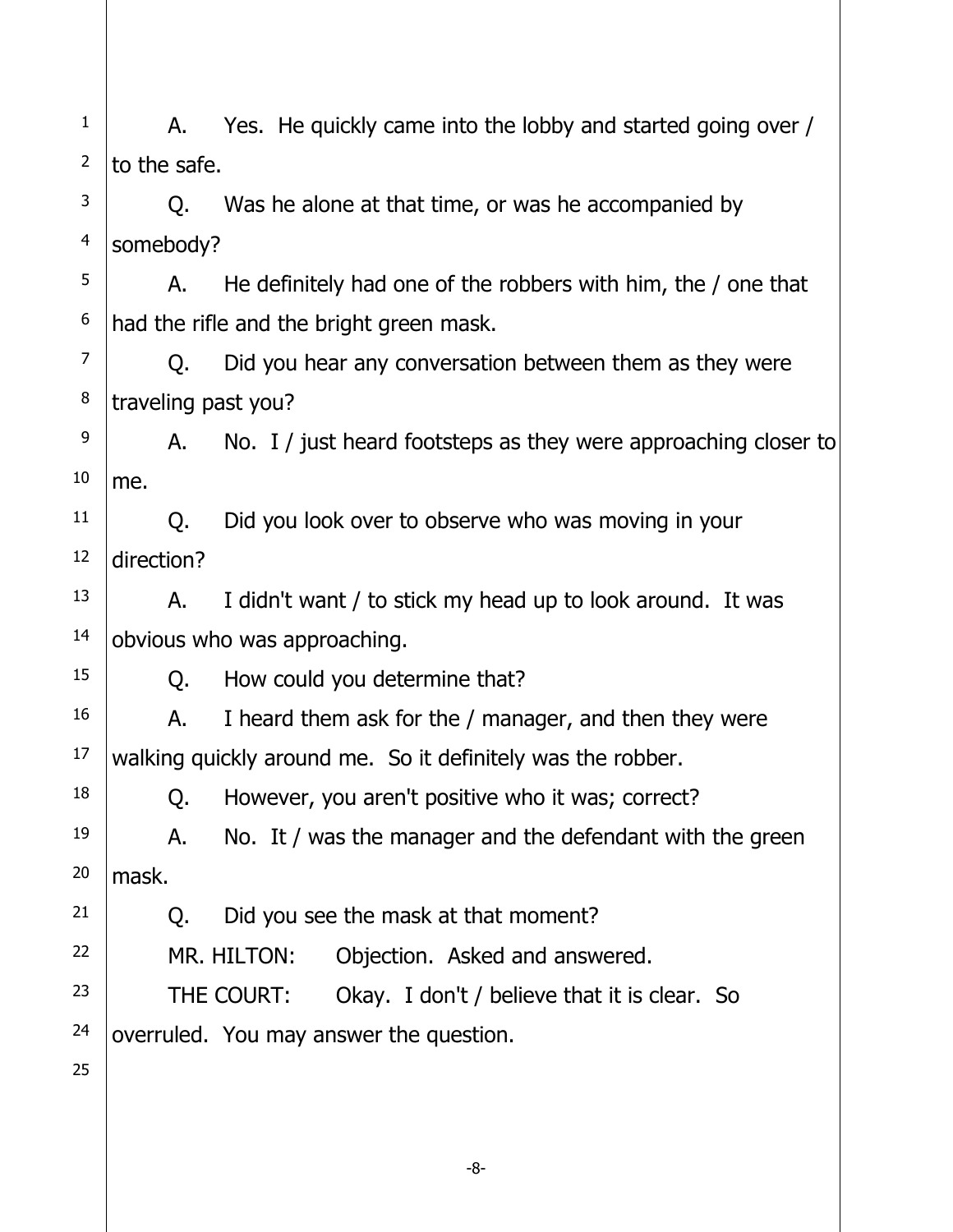| $\mathbf{1}$   | THE WITNESS: I saw the defendant with the gun and the mask as           |                                                                         |  |  |
|----------------|-------------------------------------------------------------------------|-------------------------------------------------------------------------|--|--|
| $\overline{2}$ | they passed / me. I remember the green mask was really a vibrant color. |                                                                         |  |  |
| 3              | That surprised me.                                                      |                                                                         |  |  |
| 4              |                                                                         | Are you testifying under oath today that<br>BY MS. CONNOR:<br>Q.        |  |  |
| 5              |                                                                         | the individual in the / green mask was my client?                       |  |  |
| 6              | А.                                                                      | I believe it was him because of his eyes and his mouth.                 |  |  |
| $\overline{7}$ | O.                                                                      | Are you testifying that the individual who escorted / the               |  |  |
| 8              |                                                                         | manager to the vault is the same man who took money from your wallet as |  |  |
| 9              | well?                                                                   |                                                                         |  |  |
| $10\,$         | А.                                                                      | Yes, I am. He took the manager to / the vault and then came             |  |  |
| 11             |                                                                         | back to the people in the lobby on the floor.                           |  |  |
| 12             | Q.                                                                      | You are positive it was the identical person?                           |  |  |
| 13             | А.                                                                      | Yes, ma'am. / I definitely remember his eyes.                           |  |  |
| 14             | Q.                                                                      | But you never saw the gentleman with the manager up close to            |  |  |
| 15             |                                                                         | observe his eyes; correct?                                              |  |  |
| 16             |                                                                         | Objection. Asked and answered. /<br>MR. HILTON:                         |  |  |
| 17             |                                                                         | THE COURT:<br>Overruled. You may answer.                                |  |  |
| 18             |                                                                         | THE WITNESS: What was the question again?                               |  |  |
| 19             |                                                                         | BY MS. CONNOR:<br>You testified about the manager being<br>Q.           |  |  |
| 20             |                                                                         | escorted to the vault by somebody in a green mask; / is that true?      |  |  |
| 21             | А.                                                                      | Yes. He was.                                                            |  |  |
| 22             | Q.                                                                      | And you didn't see that person's face at that time, did you?            |  |  |
| 23             | А.                                                                      | No, I did not.                                                          |  |  |
| 24             | Q.                                                                      | So how are / you sure it was the same gentleman who you say             |  |  |
| 25             |                                                                         | took money from your person just minutes later?                         |  |  |
|                |                                                                         |                                                                         |  |  |
|                |                                                                         | -9-                                                                     |  |  |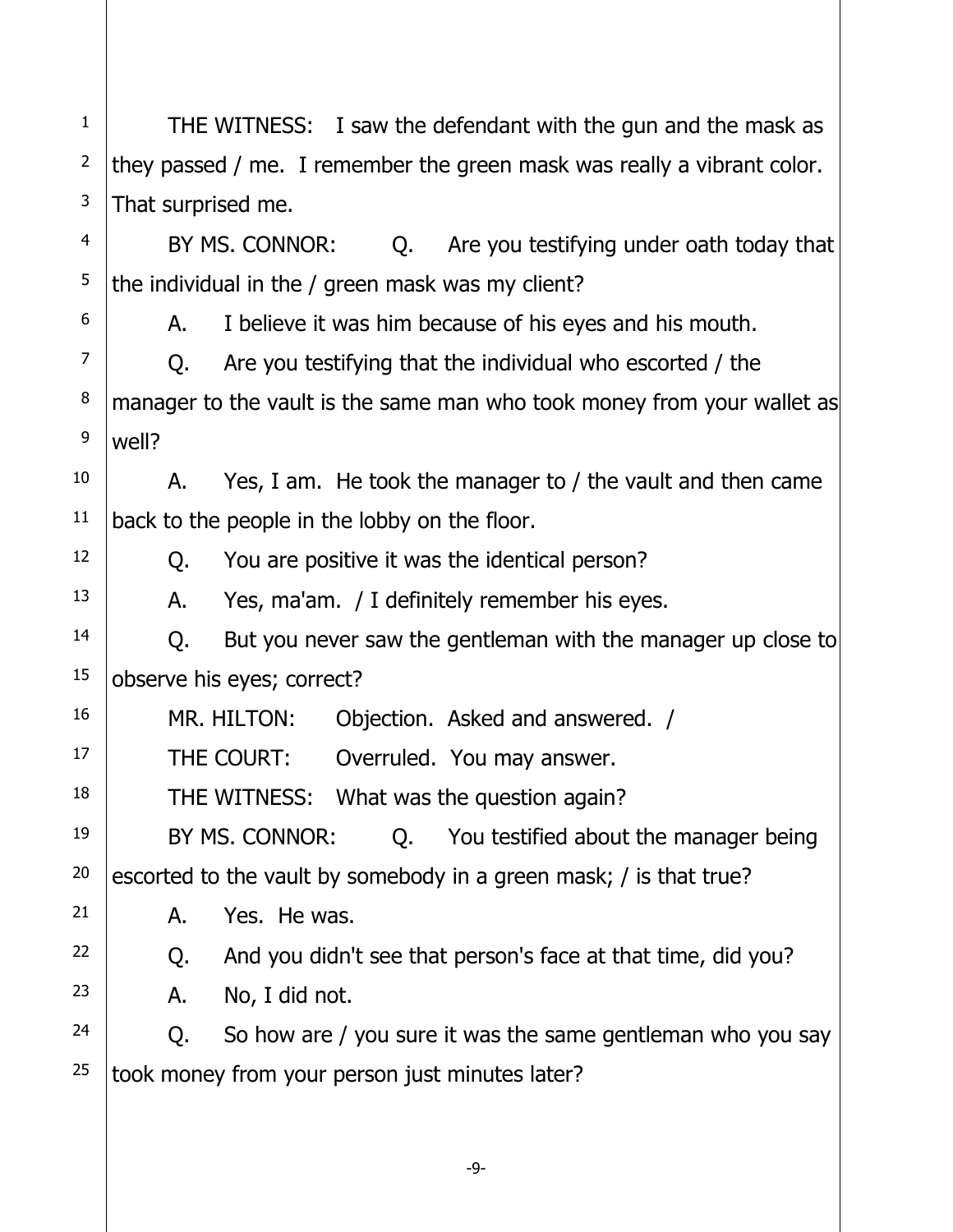| $\mathbf{1}$   | А.                                                                           |                | I remember the mask. It was the / same person.                  |
|----------------|------------------------------------------------------------------------------|----------------|-----------------------------------------------------------------|
| 2              | So you are remembering the mask and not the eyes; right?<br>Q.               |                |                                                                 |
| 3              | Α.                                                                           | I guess so.    |                                                                 |
| 4              |                                                                              | MS. CONNOR:    | Nothing further at this time.                                   |
| 5              |                                                                              | THE COURT:     | May the witness be / excused?                                   |
| 6              |                                                                              | MS. CONNOR:    | Ask that the witness be on call, your Honor.                    |
| $\overline{7}$ |                                                                              | THE COURT:     | All right. You have the witness under subpoena,                 |
| 8              | Mr. Hilton?                                                                  |                |                                                                 |
| 9              |                                                                              | MR. HILTON:    | Yes, your Honor. I just / have some brief redirect if           |
| 10             | I may do that.                                                               |                |                                                                 |
| 11             |                                                                              | THE COURT:     | All right. Proceed.                                             |
| 12             |                                                                              |                | <b>FURTHER REDIRECT EXAMINATION</b>                             |
| 13             |                                                                              | BY MR. HILTON: | Q. Mrs. Sheppard, defense counsel asked                         |
| 14             | you about being able to identify the robbers / by facial features. I believe |                |                                                                 |
| 15             | you mentioned in previous testimony about the bright green mask; is that     |                |                                                                 |
| 16             | true?                                                                        |                |                                                                 |
| 17             | Α.                                                                           |                | Yes. I reported to the police officer / about it and told the   |
| 18             | other judge about it, also.                                                  |                |                                                                 |
| 19             | O.                                                                           |                | Let me show you an exhibit that is marked for identification as |
| 20             | 15. Do you / recognize what that is?                                         |                |                                                                 |
| 21             | А.                                                                           |                | Yes. That's the green mask.                                     |
| 22             | Q.                                                                           |                | Is that the mask that you observed one of the defendants to be  |
| 23             |                                                                              |                | wearing on the / day of the robbery?                            |
| 24             | А.                                                                           | Yes, it is.    |                                                                 |
| 25             | Q.                                                                           |                | How is it that you recognize it?                                |
|                |                                                                              |                |                                                                 |
|                |                                                                              |                |                                                                 |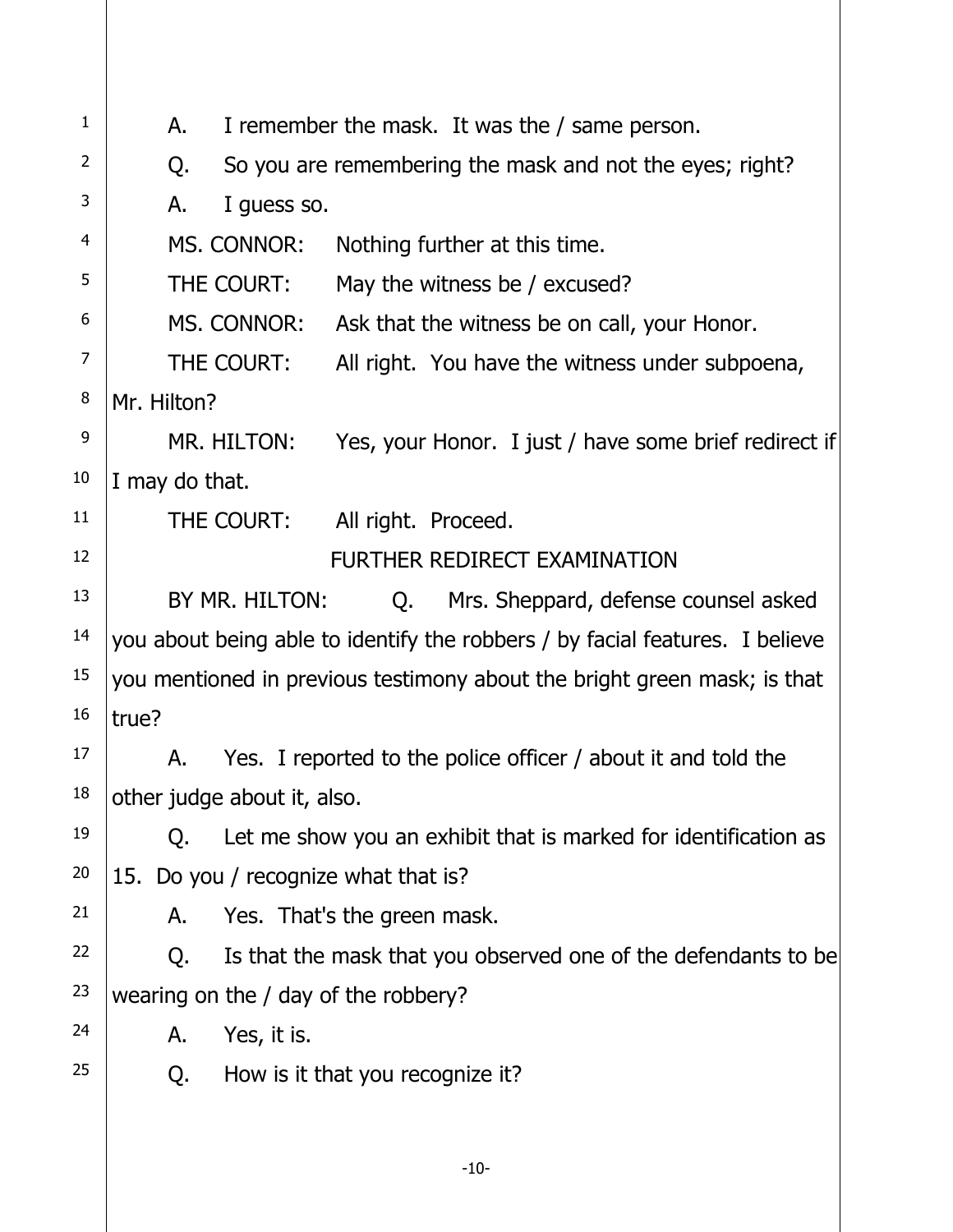A. Well, it is really a loud color. Q. I believe you said / that you were surprised by the color of the mask. What did you mean by that? A. On television programs that suspects usually wear black or / some darker color. This particular color really stands out. That's all. Q. To clarify, is it the color you recognize, or is it actually this mask / that you observed during the bank robbery? A. No. That's the mask. You can see the little patch that is attached on the side is partially / coming off. I saw that before he started taking my wallet. Q. There appears to be some question about how many different green masks there were / in the bank that day. MS. CONNOR: Objection as phrased, your Honor. That's a question for the jury to decide. THE COURT: Objection sustained. Counsel, rephrase your question. BY MR. HILTON: Q. How / many green masks did you notice in the bank that particular day? A. Just the one the defendant was wearing. Q. Do you recognize the gentleman seated / at the table with the defense counsel? Have you ever seen him before?

1

2

3

4

5

6

7

8

9

10

11

12

13

A. I believe that is the man in the green mask at the / bank.

25 Q. All right. I wanted to clear up something that Ms. Connor brought out on cross-examination. She asked you questions about the height of the / suspects in the bank. Do you recall that line of questions?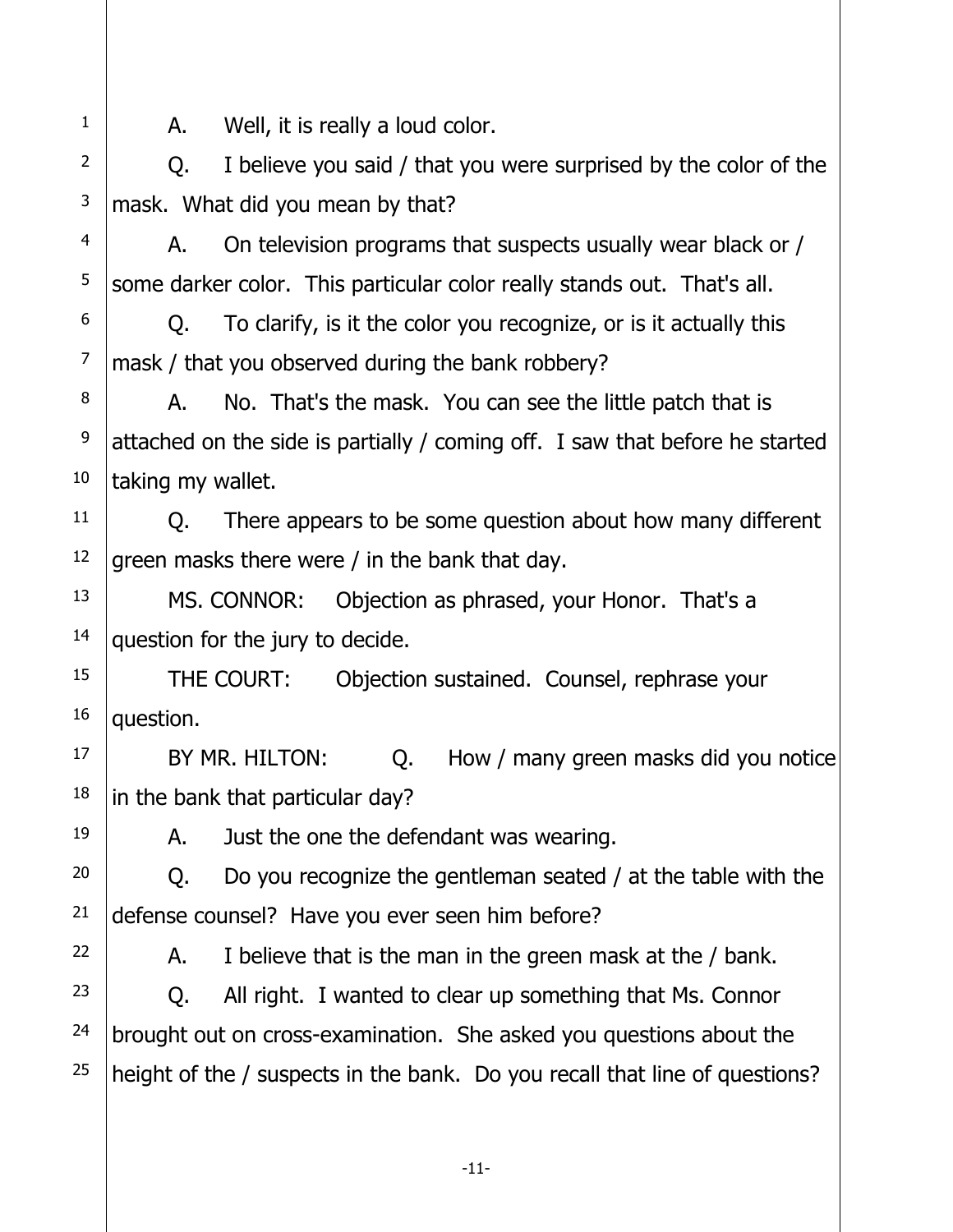| $\mathbf{1}$      | A.                                                                           | Yes, I do.                                                   |                                                                           |  |  |
|-------------------|------------------------------------------------------------------------------|--------------------------------------------------------------|---------------------------------------------------------------------------|--|--|
| $\overline{2}$    | Q.                                                                           |                                                              | Do you recall being interviewed by the police regarding that              |  |  |
| 3                 | same / subject?                                                              |                                                              |                                                                           |  |  |
| 4                 | А.                                                                           |                                                              | Yes. I was interviewed by Detective Miller.                               |  |  |
| 5                 | Was that while you were at the bank?<br>Q.                                   |                                                              |                                                                           |  |  |
| 6                 | А.                                                                           |                                                              | I believe so. Maybe Detective Miller was the one / at the police          |  |  |
| 7                 |                                                                              |                                                              | department. I'm not positive if it was him or perhaps Officer Smith who I |  |  |
| 8                 |                                                                              | spoke to at the scene.                                       |                                                                           |  |  |
| 9                 | O.                                                                           | Would it help / you to recall if I showed you a photocopy of |                                                                           |  |  |
| 10                | your interview?                                                              |                                                              |                                                                           |  |  |
| 11                | А.                                                                           | I guess.                                                     |                                                                           |  |  |
| $12 \overline{ }$ |                                                                              | MR. HILTON:                                                  | Your Honor, I would like permission to approach the                       |  |  |
| 13                | witness and / see if this refreshes her memory.                              |                                                              |                                                                           |  |  |
| 14                |                                                                              |                                                              | THE COURT: That's fine.                                                   |  |  |
| 15                |                                                                              |                                                              | MS. CONNOR: If Mr. Hilton wants to stipulate that it was Officer          |  |  |
| 16                | Smith who took the initial statements from / the witnesses, that's fine with |                                                              |                                                                           |  |  |
| 17                | the defense.                                                                 |                                                              |                                                                           |  |  |
| 18                |                                                                              | THE COURT:                                                   | Would you prefer to stipulate to that, and then you                       |  |  |
| 19                | don't need to approach?                                                      |                                                              |                                                                           |  |  |
| 20                |                                                                              | MR. HILTON:                                                  | Well, I wanted to / question the witness regarding a                      |  |  |
| 21                |                                                                              |                                                              | couple statements that she made in her interview.                         |  |  |
| 22                |                                                                              | THE COURT:                                                   | All right. Go ahead.                                                      |  |  |
| 23                |                                                                              | MS. CONNOR:                                                  | Which interview is Mr. Hilton going to be / using?                        |  |  |
| 24                |                                                                              | THE COURT:                                                   | I'm sure Mr. Hilton will tell us as soon as he gets a                     |  |  |
| 25                |                                                                              |                                                              | chance. Let's wait for the next question.                                 |  |  |
|                   |                                                                              |                                                              |                                                                           |  |  |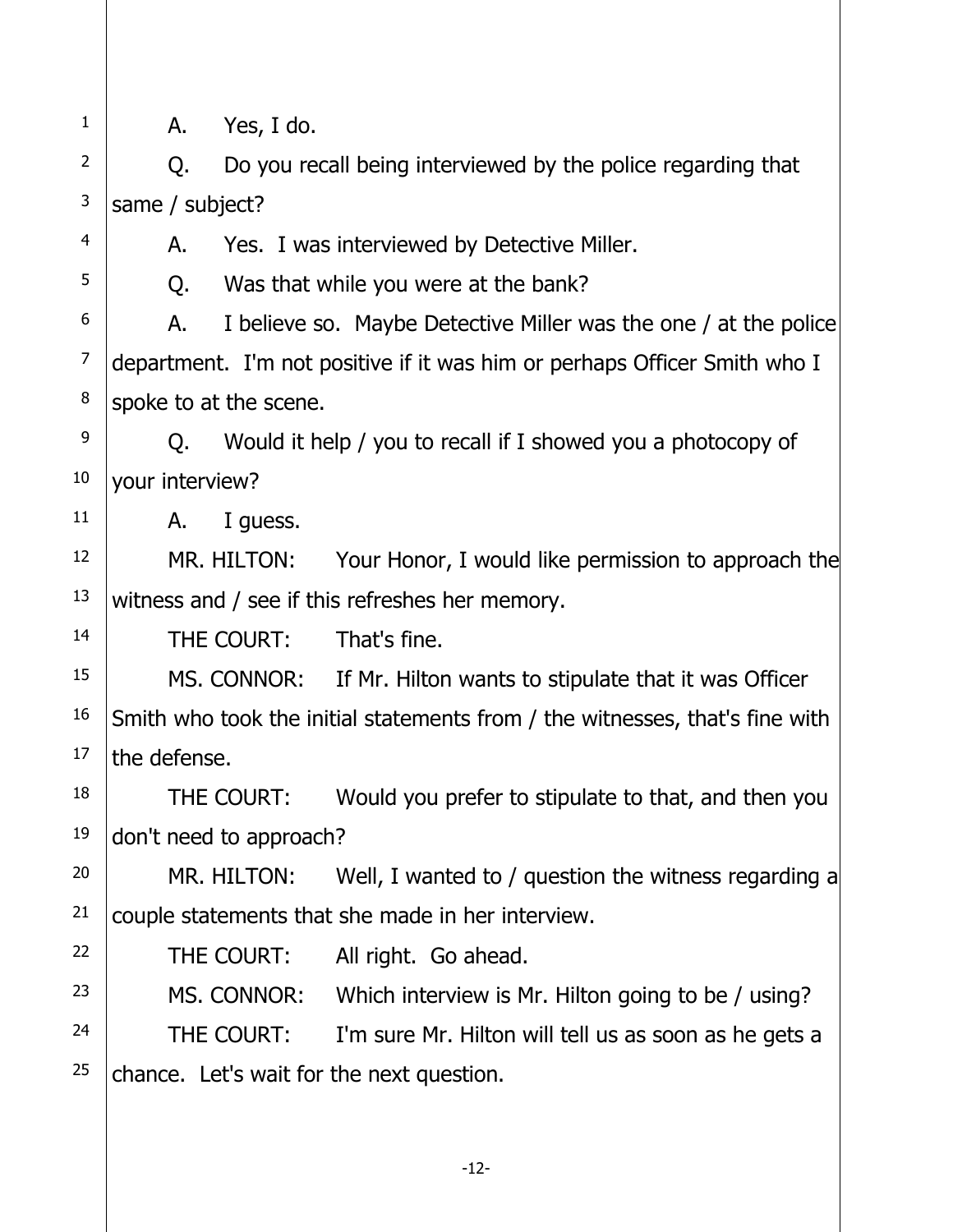1 2 3 4 5 6 7 8 9 10 11 12 13 14 15 16 17 18 19 20 21 22 23 24 25 BY MR. HILTON: Q. Mrs. Sheppard, this is / a copy of your interview with Detective Miller. Were you aware that you were being taped during that interview? A. Detective Miller told me, and I / saw the machine there. Q. Okay. If you would kindly look over this page and read it to yourself. Just let me know when you have / finished. MS. CONNOR: To which page are you referring? MR. HILTON: I have placed page 35 before the witness. MS. CONNOR: Thank you. That's fine. THE COURT: Counsel, which interview is this a / transcript from? I don't believe we have made that clear for the record. MR. HILTON: I'm sorry. This is the interview between Detective Miller and the witness / held on June  $13<sup>th</sup>$ , 1999, at the police station. THE COURT: Thank you. Proceed with your questions. BY MR. HILTON: Q. Have you had a chance to review that page, / Mrs. Sheppard? A. Yes, I have. Q. Does that refresh your memory that on that date you were interviewed by Detective Miller regarding this robbery? A. Yes, it / does. Q. Now, do you remember being asked questions about the height of the suspects who entered the bank that particular morning? A. Yes, I do. Q. Do / you recall mentioning to the detective that the man in the green mask was the tallest of all the suspects?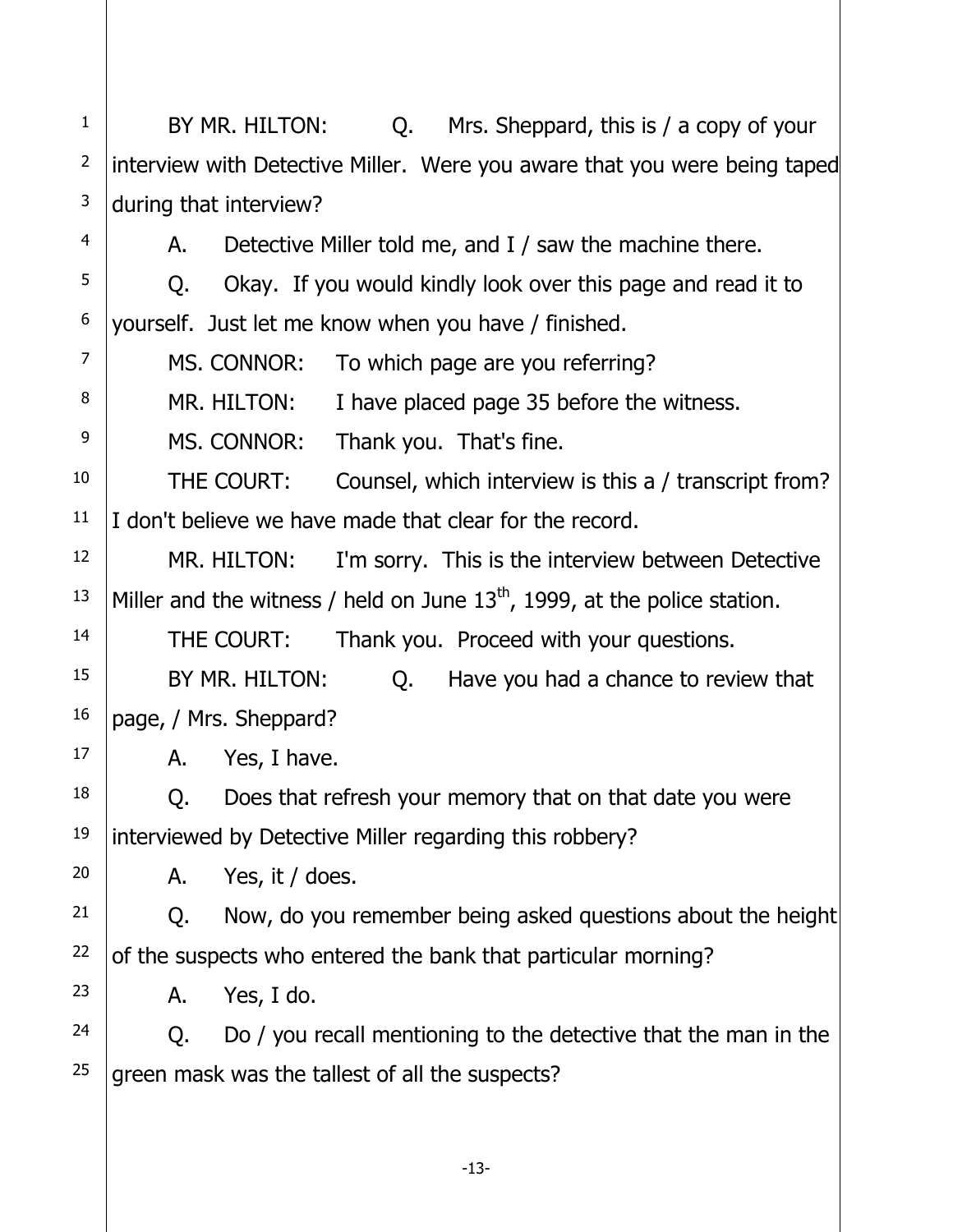1 2 3 4 5 6 7 8 9 10 11 12 13 14 15 16 17 18 19 20 21 22 23 24 25 A. I did say that, yes. / Q. Was that statement made by you correct to the best of your knowledge? A. Correct. I told the officer that, when I was laying on the / ground, that it was hard to tell how tall somebody was, but when I saw them in person -- MS. CONNOR: Objection. Nonresponsive after "yes". THE COURT: Sustained. MS. CONNOR: Move to / strike the answer. THE COURT: It is stricken. Next question. BY MR. HILTON: C. Did you attend a lineup back in July of 1999 regarding this case? A. Yes, I did. / Q. Do you recall if you were able to identify anyone at that time? A. No, I wasn't. Q. Did you make any statements to the detectives at / that time? A. Yes, I said -- MS. CONNOR: Objection. Hearsay. THE COURT: Overruled. The answer is in. Next question, please. BY MR. HILTON: Q. Do you remember stating that someone in the lineup looked / familiar to you? A. Yes. He looked very similar. Q. And who were you talking about when you made that statement?